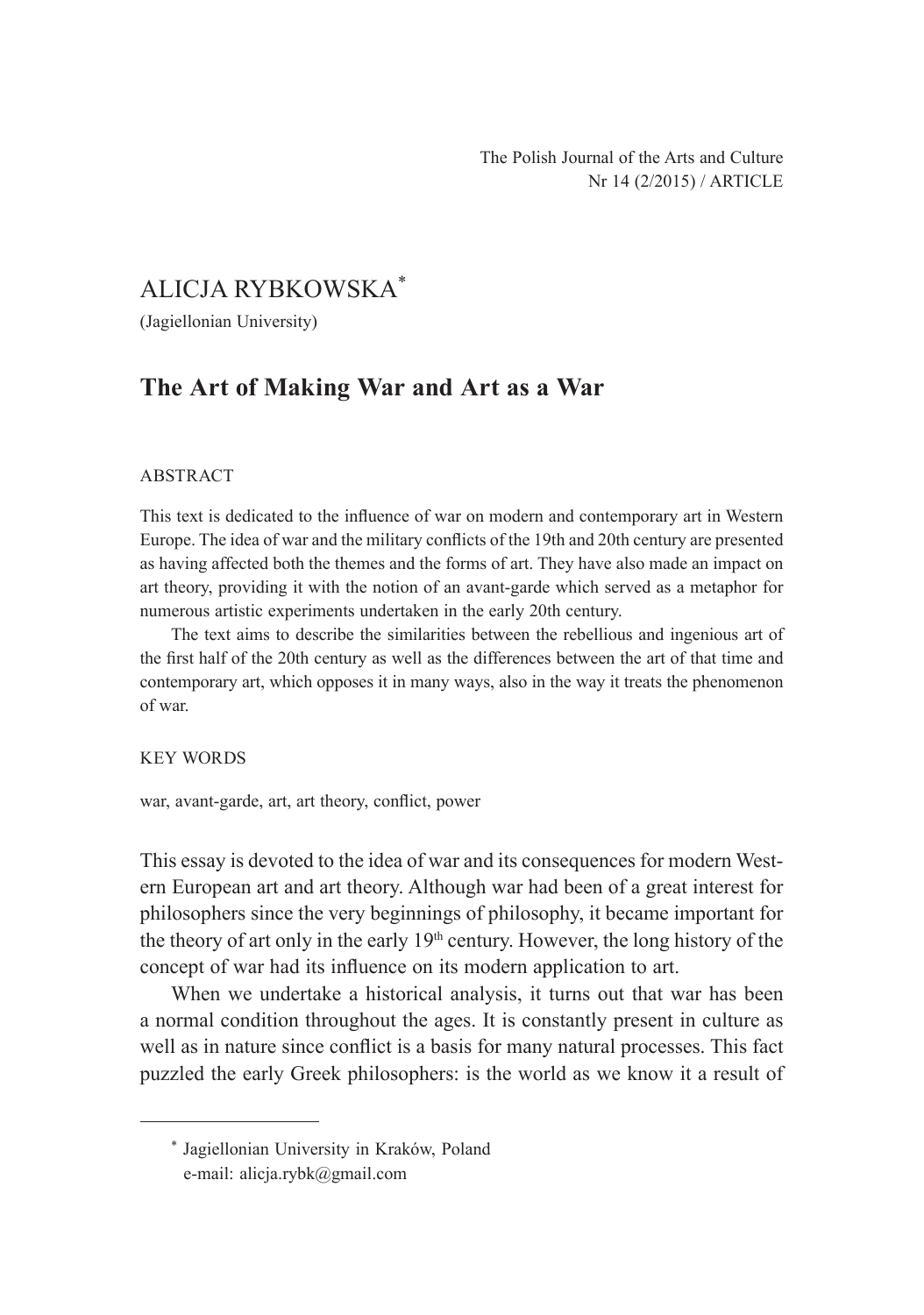constant war (e.g. between the elements) or of an interim peace? This puzzle can be clearly seen when we compare the theories submitted by Parmenides and Heraclitus: while the first thought that everything that truly is has to be stable, the latter opposed him with his belief that "war is king of all and father of all": "We must recognize that war is common, strife is justice, and all things happen according to strife and necessity"<sup>1</sup>. The essence of all existence is movement and change. Moreover, if something changes, it means that one thing dies and a new form lives: destruction always leads to construction, while construction always stems from destruction.

War was inevitable and inalienable from human life according to many Greek thinkers. Therefore, even in Plato's utopian *Republic* there was an army of soldiers. The ancients did not try to question war itself; rather, they raised a question about legitimate warfare. Cicero, referring to Plato's and Aristotle's notion of the animal soul, thought war and any other acts of violence to be animal-like: for him, the aim of war is only fair when it imposes peace. War can be just only when it helps to avoid further injustice.

It is not necessary to multiply further examples of the understanding of war in philosophy. It is clear enough that since the very first reflections on war, it was conceived through oppositions: oppositions of construction and destruction, order and disorder, movement and stillness, justice and injustice. Thus, the concept of war, denoting opposing sides, incorporated these aspects, becoming a conglomeration of antithetical ideas. It was not until the modern times when the tendency to understand war as only one-sided (this side being usually negative) appeared. Since the  $17<sup>th</sup>$  century, when Thomas Hobbes published his famous and influential book *Leviathan*, in which he proposed the idea of *bellum omnium contra omnes*, the war of all against all, we can observe a trend to treat war not as a constructive activity but as a destructive force. This is partially facilitated by defining war not in terms of actual fighting but as a known willingness to fight<sup>2</sup> which distracts people from other activities. Thus, war becomes one of the most significant manifestations of social and political power. Yet, power itself changes its meaning. As the question of power was also one of the first questions of philosophy (namely, the origin of beings and what unites the elements and makes them appear and act together), it was at first understood as a constructive force. However, modern times have placed

<sup>1</sup> Quotations after: D. W. Graham, *Heraclitus*, [in:] *The Stanford Encyclopedia of Philosophy*, ed. E. N. Zalta, Summer 2011 Edition, [online] http://plato.stanford.edu/archives/sum-2011/entries/heraclitus/ [accessed: 16.05.2015].

<sup>2</sup> See: G. S. Kavka, *Hobbes's War of All Against All*, "Ethics" 1983, Vol. 93, No. 2, p. 292.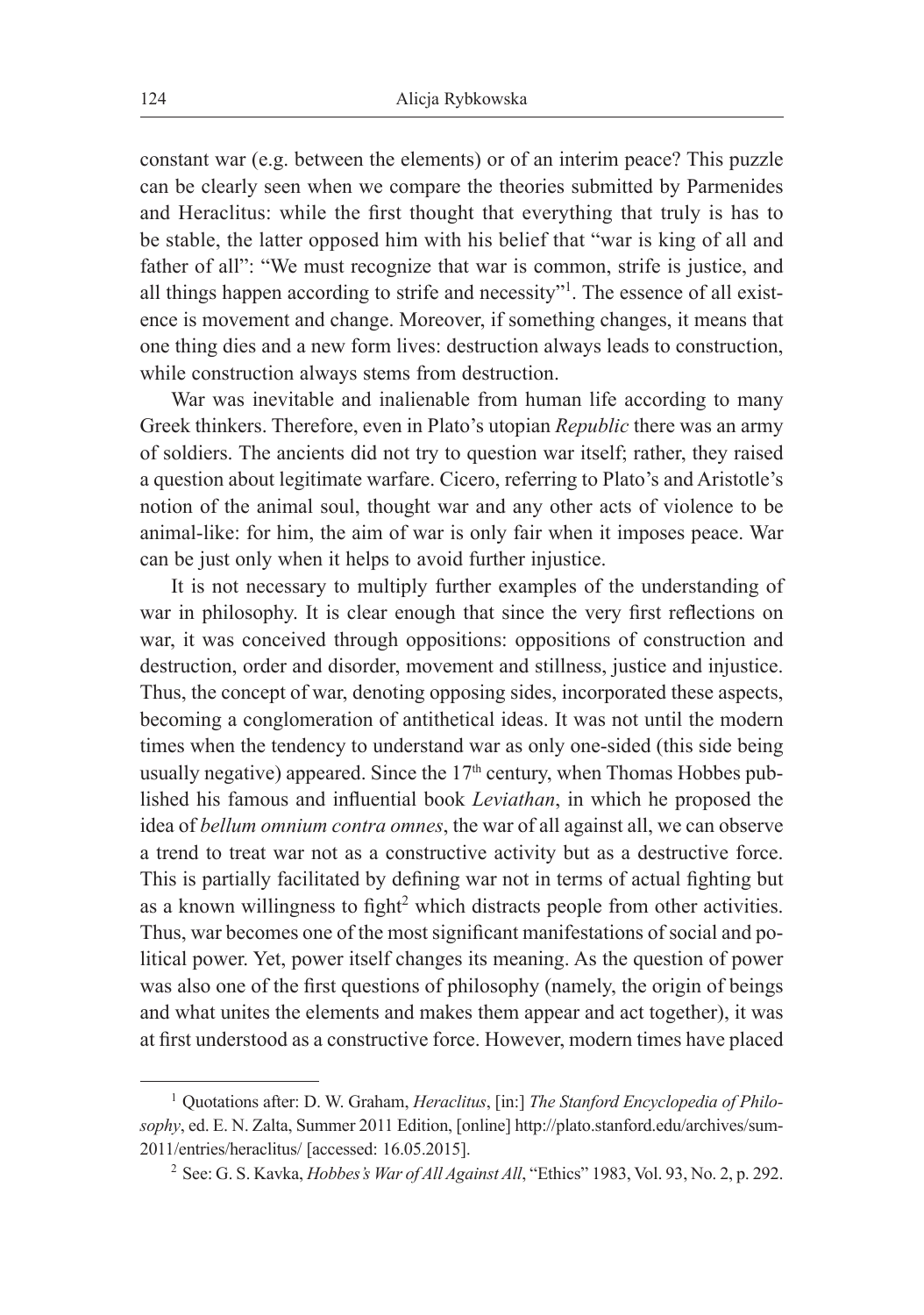violence, which is actually the opposite of this understanding, in the heart of power. War, conflict, power (or will to power): they all constitute a conceptual network of modern times and the modern search for order and authority. Thus, numerous military conflicts of the 19<sup>th</sup> and the 20<sup>th</sup> century are presented in this essay as having influenced both the themes of art and the forms of its creation and exhibition. Such an interpretation of the meaning of war regarding modern art remains close to the concept of the avant-garde, which will be examined in this essay as well. I will begin with the idea of war in European philosophy, concentrating mainly on its similarities to the idea of art, and then move on to avant-garde art which, in my opinion, is the most appropriate and interesting example of paramilitary thinking in art.

Not only the abstract idea of war, but also specific wars per se are of great importance to our way of thinking in terms of men, society, culture, and what it means to destroy and create. Therefore it affects all spheres of human activity, including art and artistic expression. War is extraordinary in a very basic sense: it renders all kinds of order invalid. It is a state of emergency and it was indeed called so by the German philosopher Carl Schmitt, who described it as a state that may be declared by a sovereign (a president or a king), with this declaration leading to the suspension of basic civil and human laws. A state of emergency is supposed to lead to the establishment of a new order, but is it essential that this establishment stems from the disorder of war? Another German philosopher, Hannah Arendt, said that in a totalitarian reality everything is permitted (although there may exist hundreds of suppressions), and where everything is permitted, nothing is true. War, usually preceded or accompanied by some form of totalitarism is a time of an absolute arbitrariness. Isaiah Berlin in his essay *The Sense of Reality* pointed out that during war things that we neither believe nor want to be possible may become not only possible but even real The astounding flexibility of human beings is not always a good thing because it may also indicate a lack of a core, a moral fibre, and war shows this distinctly. Christopher Lasch, American social critic, proposed the conception of a minimal self – a result of mechanisms of "psychic survival in troubled times". These mechanisms are based on shedding all the elements of the self which are not necessary to survive (even though they may be elements that constitute a particular person) and living only in the immediate present, without referring to the past or future. As opposed to Victor Frankl's famous "logotherapy" and "will to meaning", a minimal self is not interested in any meaning because it has lost a sense of meaning. Facing the ideal of *Übermensch* adopted by the Nazis, the minimal self seems to be the last chain between the man and the animal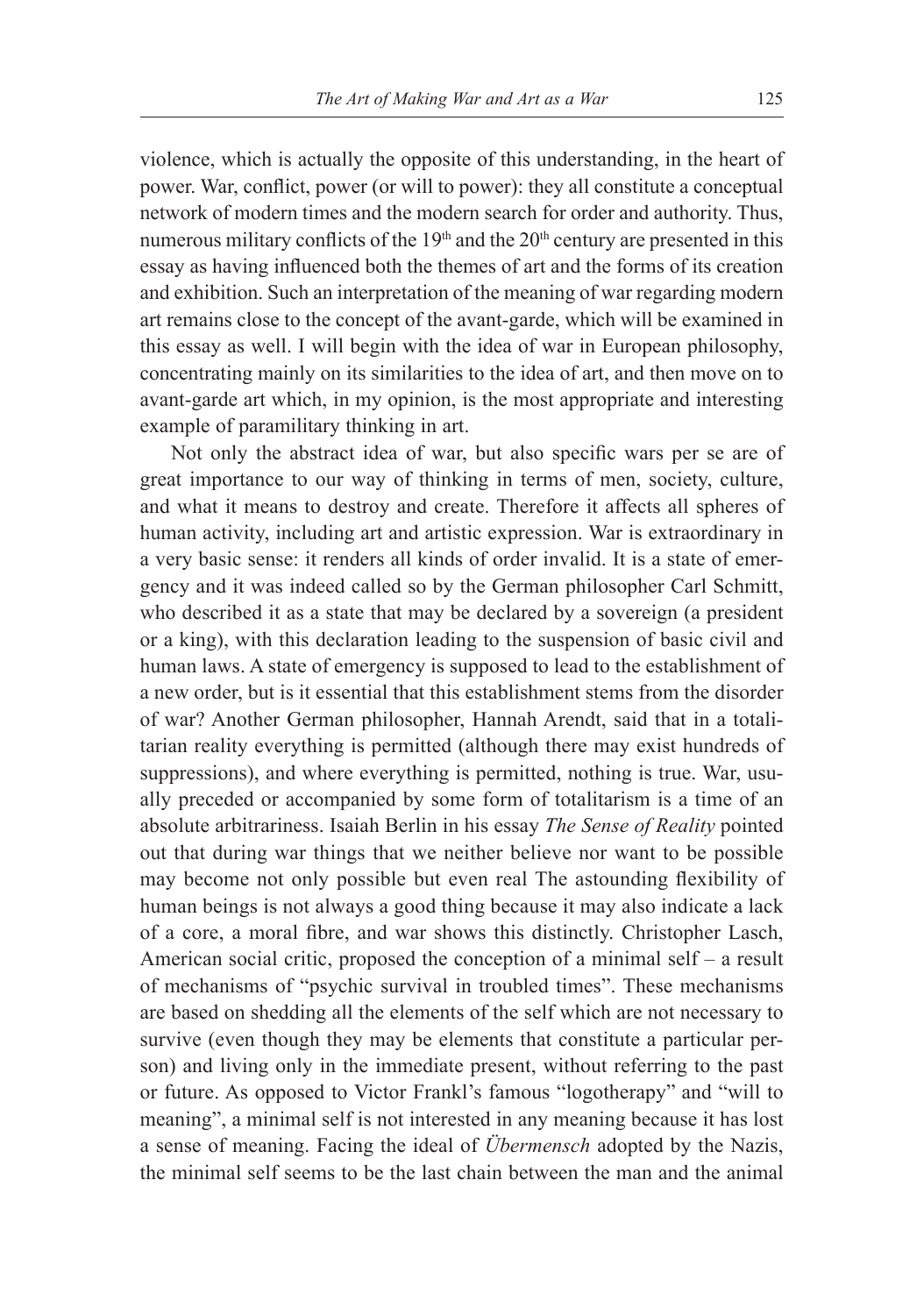rather than between the man and the superman. Perhaps war brings out the best in some people: courage, heroism, dedication, devotion; for sure, it can bring out the worst: cruelty, cowardice, opportunism.

Nevertheless, war can be also understood as a new beginning: it is a destructive power but on the debris of the old something new can be built. I believe that it was Descartes who first used this metaphor, saying that only after dismantling an old house are we able to lay a sound foundation for a new building. This thinking, similar to Heraclitus's, stresses the two-fold character of war and destruction: it is bad when it leads only to decay, but it can have many good outcomes when it means giving way to something new. It is questionable here if we can equate new with good but such progressive thinking was typical for modern times. Georg Wilhelm Friedrich Hegel, who was very much concerned with the theme of the end and the beginning, understood the end (also the end of art) as indispensable from a certain state of knowledge. Knowledge here is (as usual) very positively evaluated and hence the end itself seems to be something rather positive. It is typical of Hegel that every single moment of decadence is a moment of triumph at the same time. A certain form of the Spirit reaches a culmination and its excellence and from this point it is able to see that there is nothing more for it to achieve. Applying this thinking to war, we notice that it destroys peace but thanks to that it allows things to be seen from a new and different perspective. To me, this is exactly the *modus operandi* of modern art: it breaks the rules of traditional art and abandons old habits; it is powerful, rebellious and disturbing. By aesthetic shock, it aspires to make people rethink their standards and principles. Pablo Picasso said, for instance: "No, painting is not made to decorate apartments. It is an offensive and defensive weapon against the enemy"<sup>3</sup>. But he was not the first to recognise art's political power. In a pamphlet originating from the 19th century, ascribed to the French socialist Henri de Saint-Simon, we find the following sentences:

Let us [artists] unite. To achieve our single goal, a separate task will fall to each of us. We, the artists, will serve as the avant-garde: for amongst all the arms at our disposal, the power of the Arts is the swiftest and most expeditious. When we wish to spread new ideas amongst men, we use in turn, the lyre, ode or song, story or novel; we inscribe those ideas on marble or canvas. […] We aim for the heart and imagination, and hence our effect is the most vivid and the most decisive"<sup>4</sup>.

<sup>3</sup> See: H. B. Chipp, *Theories of Modern Art*, Berkeley–London 1984, p. 487.

<sup>4</sup> Quotation after: *The Challenge of the Avant-Gard*e, ed. P. Wood, New Haven–London 1999, p. 36.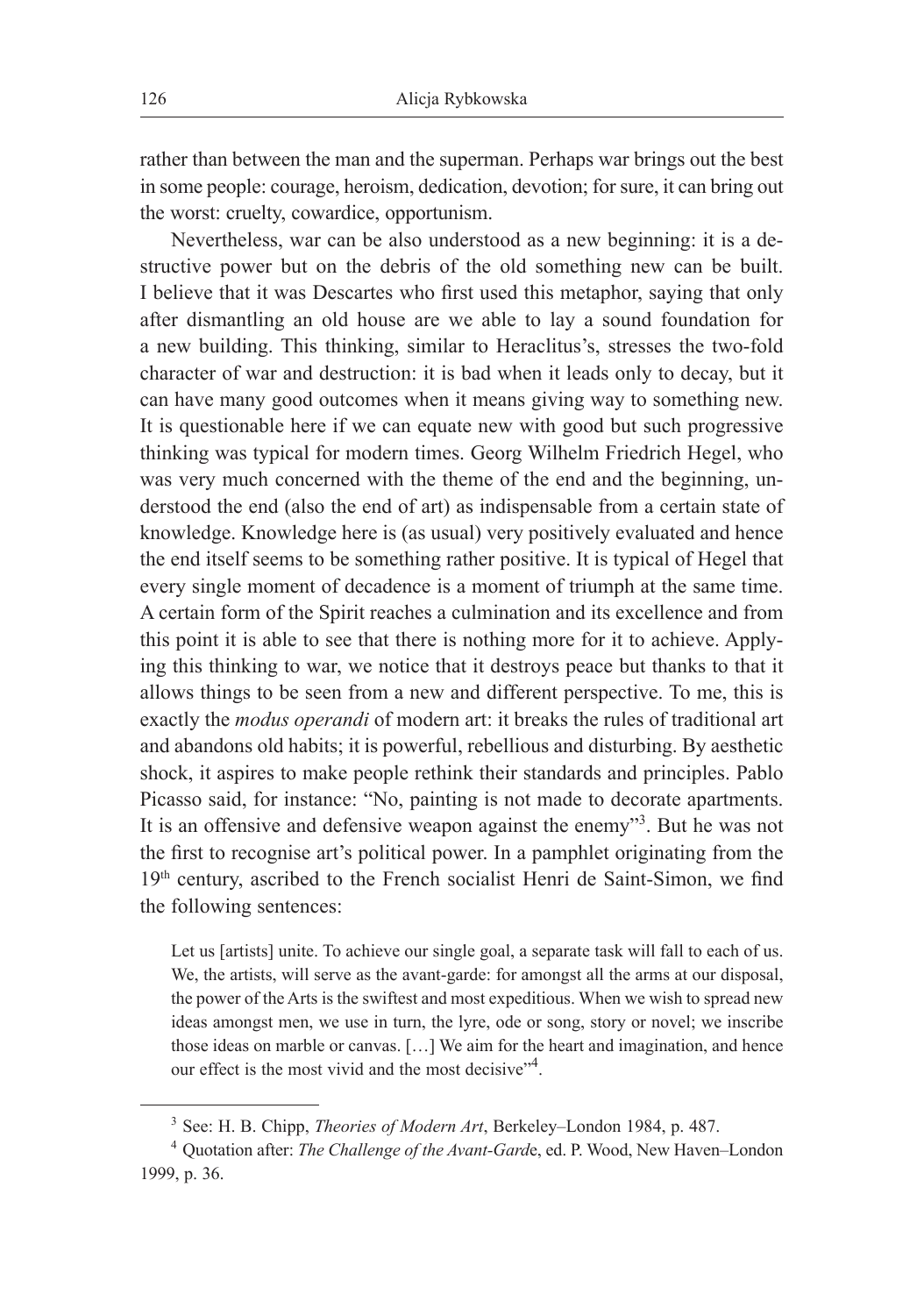According to this manifesto, artists should be warriors, fighters for new ideas which, thanks to their efforts, will permeate people's minds and open a new epoch not only in art history, but in the broader history of mankind. It is, by the way, interesting that this passage, very often quoted as an early example of avant-garde thinking of art, is in fact an expression of how art may be treated as a tool and not as an autonomous goal in itself. However, the notion of an avant-garde, used here for the first time in history with reference to art, has an obvious military connotation and is strongly linked to war. It is of course a metaphorical use of this notion but examining its original and literal meaning may help us understand this metaphor better and thus grasp the similarities between art and war.

The term "avant-garde"<sup>5</sup> comes from French and means a fore-guard or a front-guard, that is a group of soldiers (usually from the  $\frac{1}{4}$  up to the 1/3 of the whole troop) sent about 20 miles away from the main forces in order to conduct reconnaissance. It is designed to defeat small enemy forces and inform the main unit about larger ones. Two elements of this definition are most significant: that the avant-garde is relatively numerous and that it marches unassisted for a relatively small distance. Hence the Polish critic Ignacy Fik wrote:

The fore-guard has to for-see, but not for itself. From its nature results a tactical recommendation: the avant-garde is obliged to make discoveries. It has to hack through the most overgrown thickets, exploit every idea. Even negative experiences are valuable. The avant-garde explores, errs, experiments – but as a victory it takes only apt and utile experiences. Fully autonomous fore-guard turns into a partisan detachment. Its only success then is a beautiful adventure<sup>6</sup>.

This means that, although the avant-garde's tasks are important and necessary, it is obliged to stay connected with the main forces all the time and it is not fully independent. It is a part of a larger company and as such it works to its advantage. During war manoeuvres, breaking the chain between the main forces and the avant-garde is a failure of the latter. In no army of the world would such a disconnection be desirable.

This is different from an artistic avant-garde which, I think, usually aims at disconnecting from traditional art. Being an institution inside an institution (as

<sup>5</sup> I used the following works on military services: J. Bordziłowski, *Mała encyklopedia wojskowa*, t. 1, Warszawa 1967; S. Koziej, *Teoria sztuki wojennej*, Warszawa 2011; *Leksykon wiedzy wojskowej*, red. M. Laprus, Warszawa 1979.

<sup>6</sup> Quotation after: S. Jaworski, *Awangarda*, Warszawa 1992, p. 282–283 [translation mine].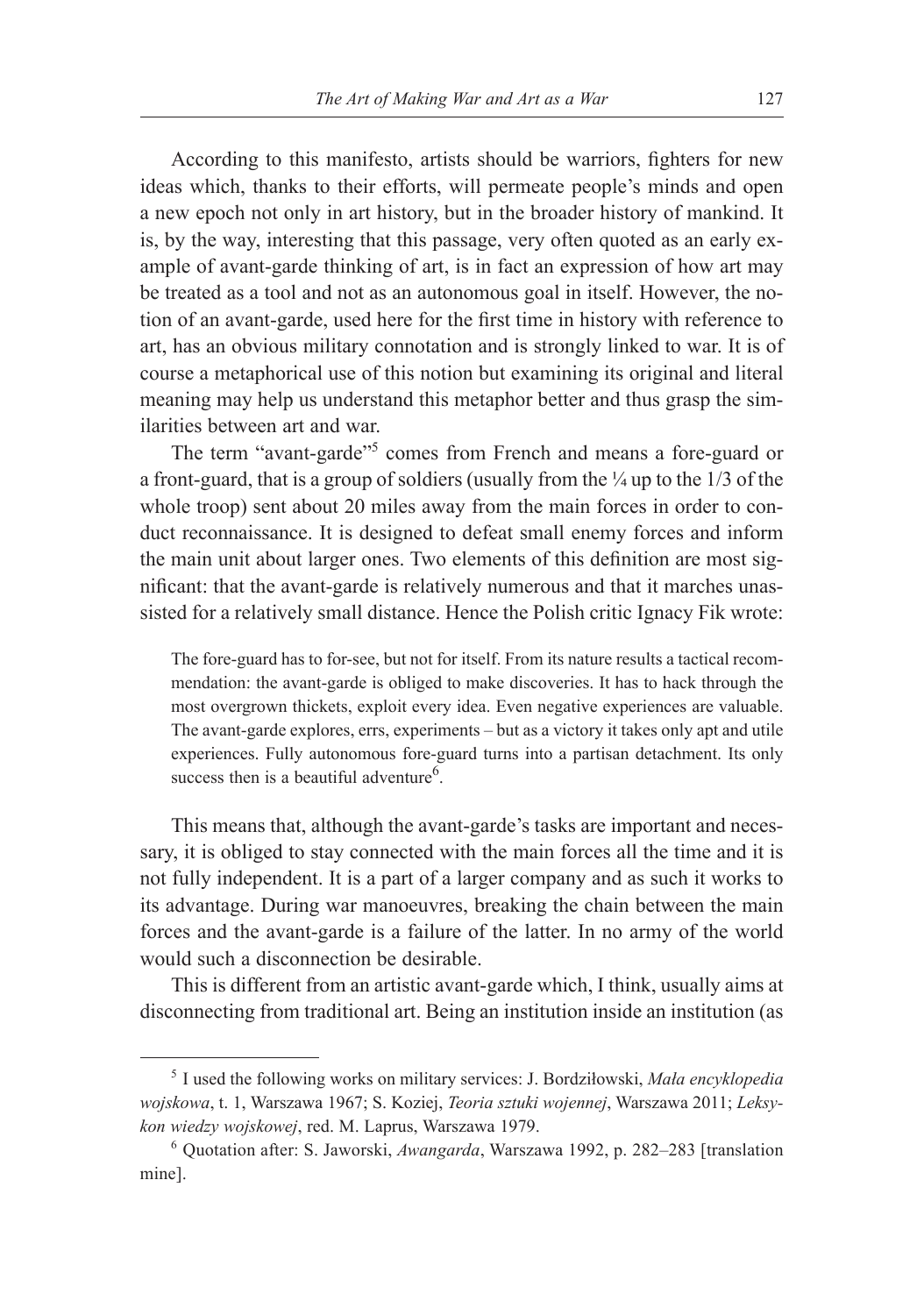Mieczysław Porębski called it)<sup>7</sup>, the avant-garde wants to liberate itself from any form of dominance and rule. Like a military avant-garde it is a group of brave, courageous people but, unlike it, it is not interested in the good of the main forces. For the artistic avant-garde, the art of the past is a mortal enemy that should be destroyed. Neo-impressionist painter Paul Gauguin said once that art is either revolution or plagiarism, thus expressing the belief common among modern artists that only innovative art is worthy and should overcome traditional academic conservative art. The avant-garde should be interested in movement over stillness, in transgression rather than a simple progression, in achieving more than just achievements. (It is important to remember that this applies not only to the achievements of the art of the past but also to the achievements of the avant-garde, which should not turn into a repeated model of creation). The artists of the late  $19<sup>th</sup>$  and the early  $20<sup>th</sup>$  century were very much concerned with gaining independence from academies and searching for their path towards artistic autonomy. It should be noticed that independence and autonomy are very often presented both as a reason and justification of war, which aims at establishing new political, social, cultural and economical order. Theda Shapiro described the similarities between the 20<sup>th</sup> century thinking of art and war in following words:

In attacking middle-class taste and academic rigidity, many painters employed such words as "revolution" and "struggle" which were common to contemporary leftist rhetoric as well. Their conception of the connection between art and revolution would become clear only later, and in response to world events; now they were convinced that they were revolutionizing the arts and sensed their artistic revolt would set them up against society at large<sup>8</sup>.

Picasso, describing his famous painting *Guernica* (which was in fact an anti-war manifestation), said: "I make paintings that bite. […] A good painting – any painting – ought to bristle with razor blades"<sup>9</sup> . Art is not – and should not be – an innocent and ineffective practice. It should be powerful and influential. It can be seen that such declarations, exhorting artists to a constant fight and overcoming outdated forms of art, often resemble the rhetoric of army commanders' speeches, and indeed their main task was to encourage

<sup>7</sup> M. Porębski, *Sztuka a informacja*, Kraków–Wrocław 1986, p. 170.

<sup>8</sup> T. Shapiro, *Painters and Politics. The European Avant-Garde and Society, 1900– 1925*, New York 1976, p. 89.

<sup>9</sup> See: H. Gardner, *Creating Minds. An Anatomy of Creativity Seen Through the Lives of Freud, Einstein, Picasso, Stravinsky, Eliot, Graham, and Gandhi*, New York 1993, p. 170.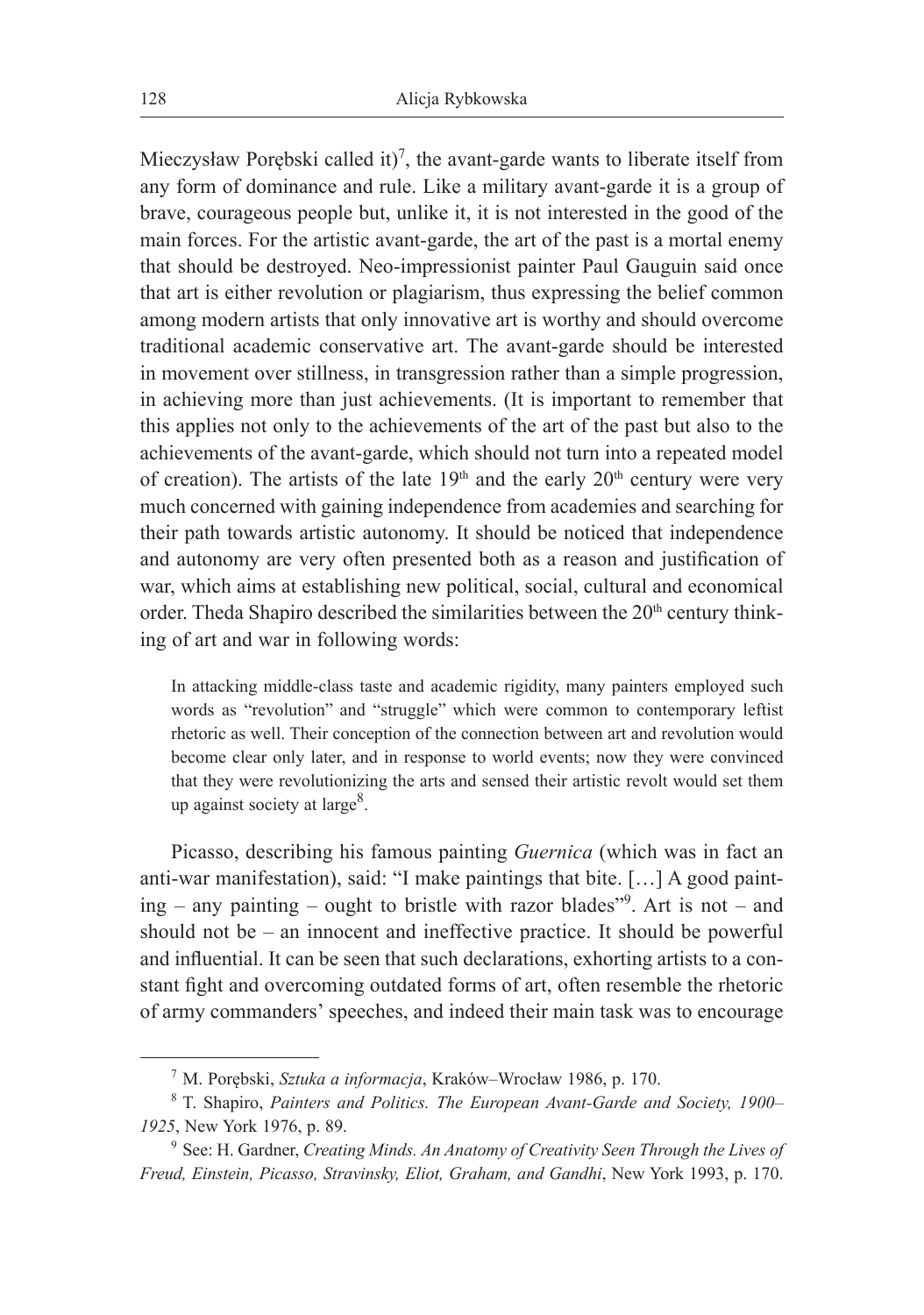and inspire soldiers for a battle. It is perhaps not a coincidence that the artistic avant-garde emerged at a time when the Western world stood on the threshold of war. However, such a forceful, sudden revolt against the prevailing art and eager search for something absolutely new was a fresh phenomenon itself. None of the earliest centuries had experienced such an explicit notion of artistic revolution, perhaps partly because none of the earliest centuries had experienced revolution on such a scale. This deep crisis within old Europe and its culture would in turn somehow affect the art of that time. Oswald Spengler thought modernistic art to be one of the signs of the decline of the West but it seems to me that he mistook effects for causes. It was rather the decline of the Western culture that translated into a decline of some traditional forms of art and artistic expression, rather than the corruption of the art contributing to the general decay. Only a few decades earlier, the Franco-Prussian war did not find its reflection in the art of the French Impressionists, even though they were truly interested in their contemporaneity. In 1870 and 1871 they painted sunny landscapes, women and men enjoying themselves and children playing, just as they had done before and after the war. The dark and pessimistic experience of war did not match their light and joyful style. They were also uninterested in the social critique which underpinned only a few impressionist paintings (such as Manet's *The Absinthe Drinker* or Degas's *Glass of Absinthe*, clearly the examples of an interest in social problems unconnected with war). It was only the avant-garde that considered war an important stimulus for artistic practice.

This could have had either a positive or negative influence on art. For the Italian futurists, who established their movement in 1910, it was a favourable circumstance for their work. Having proclaimed the aesthetics of war and power, they praised war as "the only hygiene of the world"<sup>10</sup> in their manifestos. "We want no part of it, the past, we the young and strong futurists"<sup>11</sup>, they declared. For them, art was a war, a war against tradition and stagnation, a war that was going to open a new era in the history of art. Therefore they thought that "art, in fact, can be nothing but violence, cruelty and injustice"<sup>12</sup>. When the First World War broke out, they welcomed it enthusiastically and a lot of them participated in it, while some of them died. We find a very characteristic

<sup>10</sup> F. T. Marinetti, *Futuristic Manifesto*, [online]: http://vserver1.cscs.lsa.umich.edu/~crshalizi/T4PM/futurist-manifesto.html [accessed: 16.05.2015].

<sup>11</sup> Quotation after: M. Gayford, K. Wright, *The Grove Book of Art Writing. Brilliant Writing on Art from Pliny the Elder to Damien Hirst*, New York 2000, p. 201.

<sup>12</sup> F. T. Marinetti, op. cit.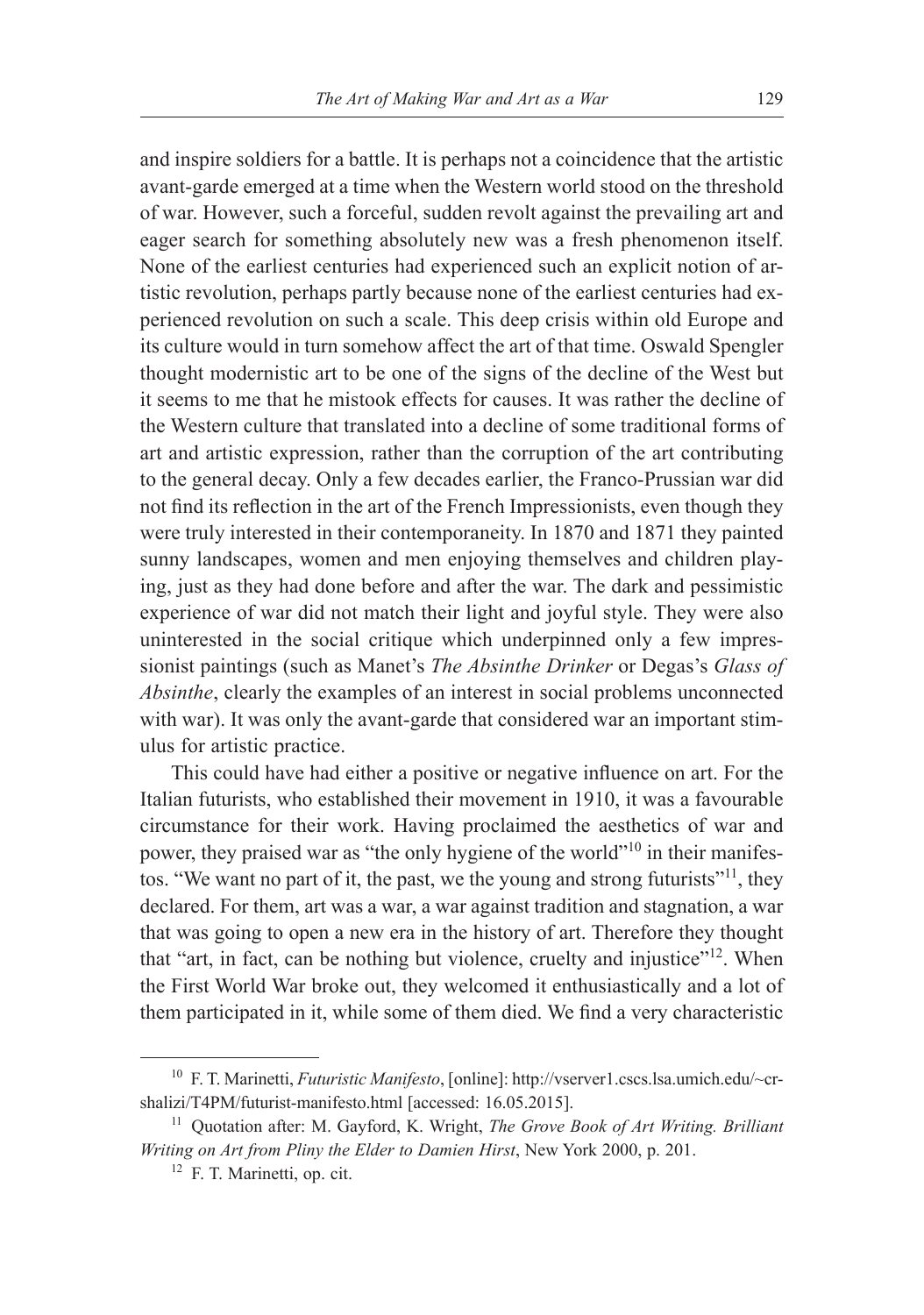passage in the diary of Umberto Boccioni (who died in 1916 after he fell from a horse during war manoeuvres):

Marvellous! Ten days of march in the high mountains with cold, hunger, thirst! [...] Sleeping in the open under the rain at 1400 meters. […] The enemy tried to stop us with a terrible crossfire. [...] 240 shrapnels fell on my detachment! They were greeted with ironic laughs. [...] The war is a beautiful thing, marvellous, terrible! Later, in the mountains, it seemed like a battle with the infinite. Grandiosity, immensity, life and death! […] I am happy and proud to be a simple soldier and humble co-operator in this grandiose work! Viva l'Italia!<sup>13</sup>

Of course, not all the artists were so enthusiastic about the war. The Dadaists, another radical avant-garde formation, were deeply disgusted with the war and they fled to Switzerland, which remained neutral in the conflict, to avoid recruitment. They did not want to take part in what they called a slaughter. The World War – or the Great War, as it was then called because no one knew that there would soon be another war – was for them an ultimate sign of the crisis of culture. Facing this crisis, they felt entitled to mock this culture and provoke it. In their works and actions, constructive tendencies, as well as destructive, manifested themselves - destructive, because some old myths and rules were rejected; constructive, because new ones were established. Here, I believe, it is apparent that we can understand Dada – and the whole European avant-garde of the first half of the  $20<sup>th</sup>$  century – both as the end of art and as its renewal. Dadaist art was mischievous, humorous, witty and very often politically aware. This is especially true of the *Berliner Dada*, a group of artists who explicitly expressed their political engagement and objection to the system. Their 1920 exhibition " Berlin Dada Fair", where the artists suspended a pig-headed puppet of a Prussian officer from the ceiling, became notorious. The work was entitled *Prussian Archangel.* It was accompanied by a sign saying "In order to understand this work of art completely, one should drill daily for twelve hours with a heavily packed knapsack in full marching order in the Tempelhof Field [a military training ground in Berlin]"<sup>14</sup>. The Dadaists opposed the futurists in almost every way possible but their artistic and social activity was as much affected by the war as the futurists'. Moreover, both futuristic and Dadaist artists (along with the cubists, the expressionists,

<sup>13</sup> T. Shapiro, op. cit., pp. 137–138.

<sup>&</sup>lt;sup>14</sup> See the description of the event at the website of the National Gallery of Art in Washington, [online] https://www.nga.gov/exhibitions/2006/dada/cities/berlin.shtm [accessed: 16.05.2015].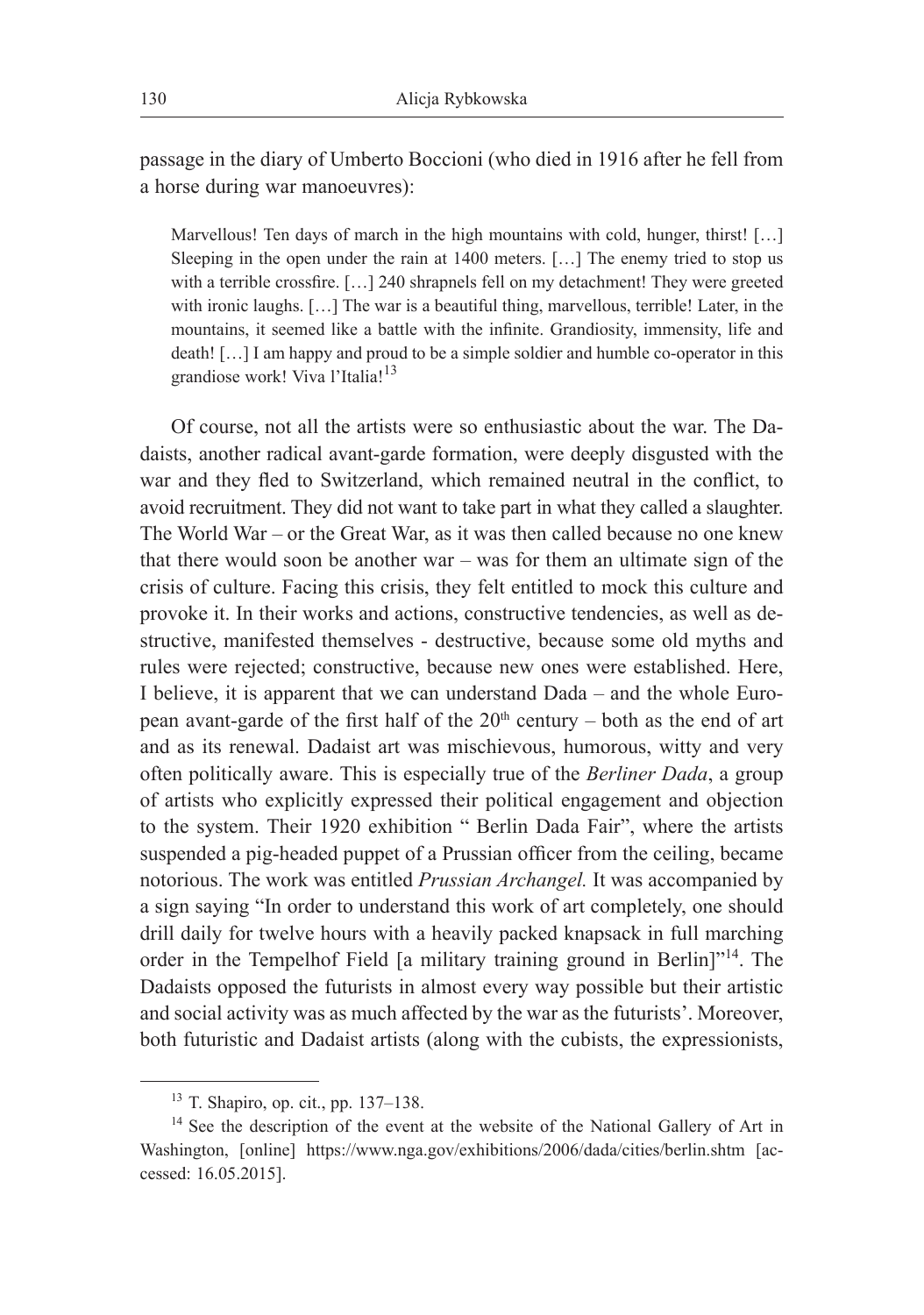the surrealists, and others) employed some war strategies in their work, such as aggressive offence and unexpected attack. The avant-garde artists wanted to take their public by surprise, to make them feel insecure.

Since the avant-garde art was co-formed, influenced and inspired by the ideas of power and war and the war itself, how did it react to the end of war? Here I want to quote Fernand Léger, one of the most prominent painters of the first half of the  $20<sup>th</sup>$  century:

1918: peace. Man, exasperated, tensed, depersonalised for four years, finally raised his head, opened his eyes, looked around, relaxed, and rediscovered his taste for life. A frenzy of dancing, of spending… able at last to walk upright, to shout, to fight, to waste. Living forces, now unleashed, filled the world. The yellow canary and the red flower are still there, but no one longer sees them: through the open window, the wall across the street, violently coloured, comes into your house. Enormous letters, figures twelve feet high, are hurled into the apartment. Colour takes over. It is going to dominate everyday life. One will have to adjust to  $it^{15}$ .

In the writings of Léger we can find a half-fictitious, half-humorous story: in the entrenchments of the world war he spent hours gazing at his rifle and this made him understand the beauty of a mechanism, of a machine – a true beauty of the modern world. The war served as a source of inspiration for the artist. It could be a negative inspiration, which did not free one's creativity and innovativeness but one's fear and deep need for the expression of this fear. Nevertheless, it could find its depiction both in the themes and forms of art. Not only were pictures of war (as Otto Dix's well-known portfolio of fifty etchings called *Der Krieg* – *War*) influenced by the conflict, but also pictures of machines, of people, of every-day life – because machines, people and every-day life were also deeply influenced by the war. War experiences translated into an altered perception of the world as unstable, unpredictable, unbelievable. The rather long passage cited above expresses Léger's belief that one should live and create in a state of constant tension and anxiety, war being a perfect example of such a state. But Léger's work did not change much after the war: it always used to be colourful, energetic, vivid. This raises the question of peace time for artistic creativity. The world wars are over and for the last seventy years we have been living in a relatively harmonious and stable environment. There are no actual military conflicts in Western and Central Europe. Although the European societies are constantly horrified by the apocalyptic vision of World War III, it is still only a vision and now the fourth generation of

<sup>15</sup> F. Léger, *Functions of Painting*, ed. E. F. Fry, London, 1973, p. 120.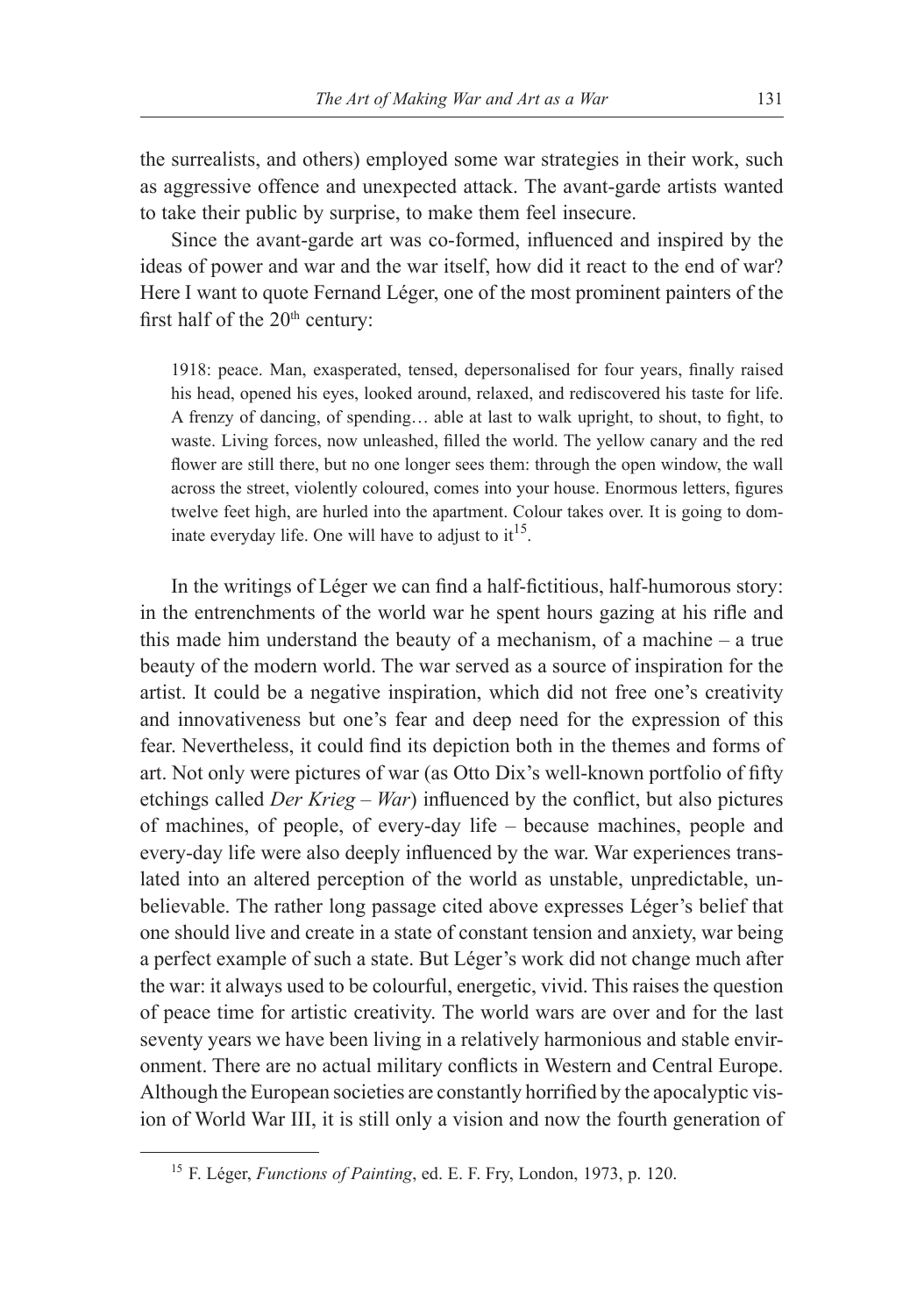people is growing up without experiencing the war. It is experienced only in a mediated way, by studying history or learning about current foreign conflicts. The war seems to be something distant, both historically and geographically. It may be said that it is this state of peace and stability that enables artists to be truly creative and gives them opportunities to work without any obstacles, to exhibit their works without any censorship, and to exchange ideas without any political restrictions depending on their nationality. However, there is no war in a literal sense that can inspire Léger's and the futurists' contemporary successors. This raises two questions: firstly, if there is anyone who could be Léger's, the futurists' and the avant-gardists' successor? Secondly, if there is no external war which co-forms art, can we perhaps talk about war in art?

To answer these questions, we should first notice that there are virtually no artists who openly admit that they are continuators and imitators of the art of Léger, futurists and other avant-garde artists who were inspired by their contemporaneity. The art of the 21<sup>st</sup> century, although deeply rooted in its times and very often socially engaged, understands this engagement in a completely different way. It does not praise the war nor does it apply military categories to the sphere of art. Rather, it is pacifistic and non-violent. Even the most radical depictions of cruelty and horror aim at a critique of it and not a justification. For contemporary artists, the question about the legitimacy of war is plain nonsense. On the other hand, it seems to me that the contemporary world of art, after long decades of radical artistic practices, resembles nowadays the world that Hannah Arendt described: a world where everything is permitted. But, unlike Arendt's totalitarian world of warfare, it is not true that in the world of art nothing is true. Although today almost everything can be presented, perceived, sold and bought as art, there are still art critics who judge it and refer to it as good or bad art. A real war may make all moral arguments invalid but in the artworld we still can use aesthetic arguments. I cannot argue with the fact that something is exhibited in a gallery as art but I am not indignant with modern art, even with its most radical, violent, abrupt forms because I am still capable of disqualifying them as poor art when they do not meet some standards; for example, they are not interesting, innovative or clever. We cannot condemn something just because we do not understand it. We cannot say that things are getting worse than they used to be just because we are not able to see why they are in some respects better (or just as good as they were). However, as I have written before, almost everything can be presented as art. The fight for aesthetic freedom ended in victory many decades ago. This is why Zygmunt Bauman thought the avant-garde to be impossible in a postmodern world. He wrote: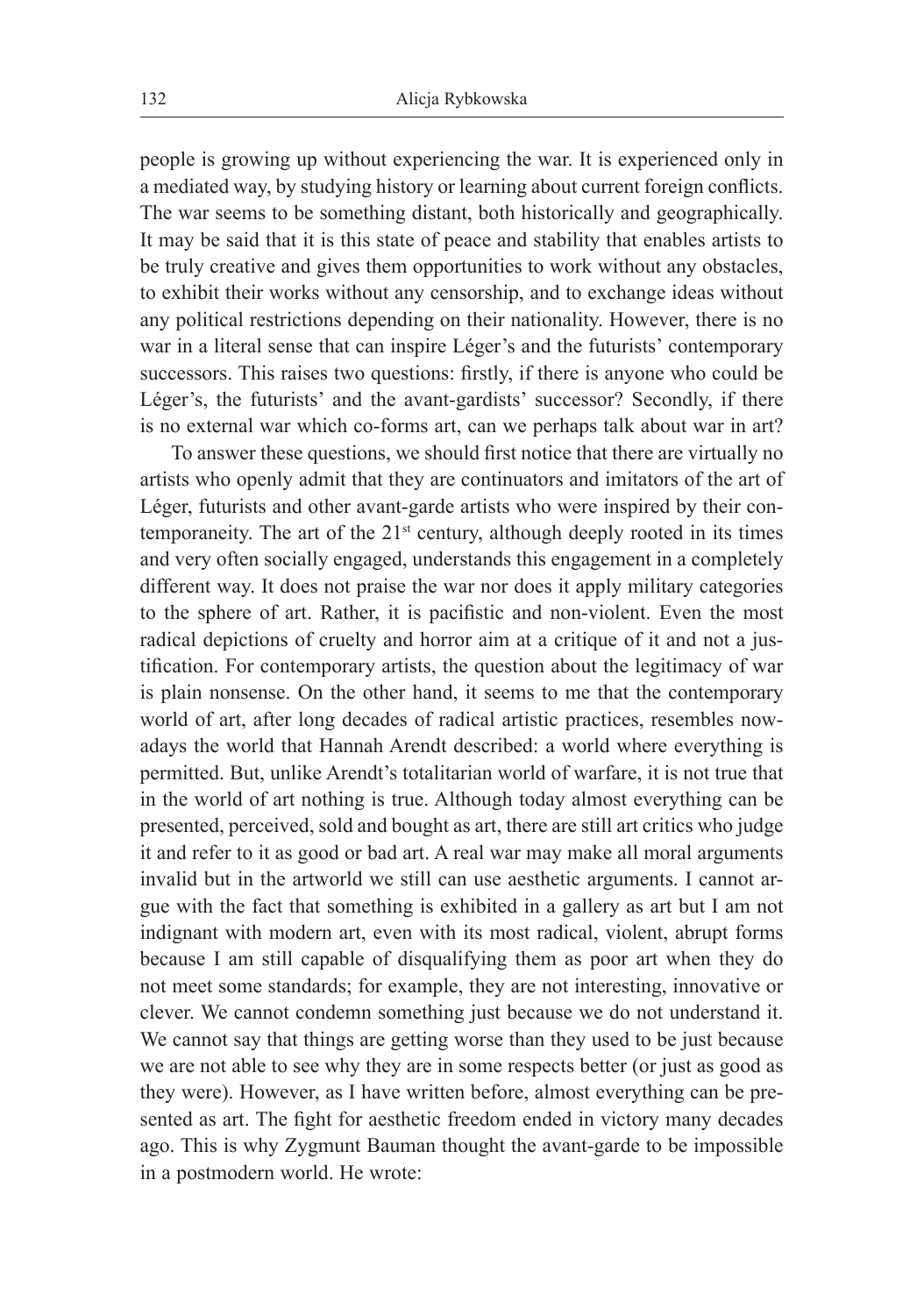The paradox of the avant-garde is that it took success for the sign of failure, while defeat meant to it a confirmation of being in the right The avant-garde suffered when public recognition was denied – but it felt tormented even more when dreamt-of acclaim and applause finally arrived. The rightness of its own reasons and the progressiveness of the steps it took, the avant-garde measured by the depth of its own isolation and the power of resistance of all those whom it set out to convert<sup>16</sup>.

When artists can be whoever they want and create whatever they desire, we can no longer apply the idea of war to the sphere of art. However, for a long time we could, and I believe that it is interesting and informative to examine the mutual influence of our understanding of art and war. The main similarities between war and modern art are unquestionable: they are both strongly connected with the ideas of power and influence, both have deep social consequences, both are set in the present but they also result from the past – they are conducted here and now, but they can be understood only through the understanding of previous historical events. During the war, just as with the artistic avant-garde, every order is transitional and temporary. Art is only one of the examples of applying the idea of war to non-military spheres of human activity but I am strongly convinced that art theory was the first and original field of this application and that it can still be inspiring. Moreover, it makes contemporary art still more powerful and thus art may be an inspiration for powerful social acts and manifestations. Nothing in the world of art could remain exactly the same after the avant-garde (which was once compared to a furious storm that gave it a good lashing). Everything was to change. The avant-garde showed that a development of art is an endless process of destroying old forms and habits and establishing new ones. It showed that the end of art as a very humane practice is just impossible; everything else in art is possible. As long as we stay human despite the de-humanising effect of wars, we will continue to have art and artistic experiences.

### BIBLIOGRAPHY

- 1. Arendt H., *Korzenie totalitaryzmu*, tłum. M. Szawiel, D. Grinberg, Warszawa 2014.
- 2. Bauman Z., *Postmodernity and Its Discontents*, Cambridge 1998.
- 3. Berlin I., *Zmysł rzeczywistości. Studia z historii idei*, tłum. M. Filipczuk, Poznań 2002.
- 4. Bordziłowski J., *Mała encyklopedia wojskowa*, t. 1, Warszawa 1967.
- 5. Chipp H. B., *Theories of Modern Art*, Berkeley, Berkeley–London 1984.
- 6. Gardner H., *Creating Minds. An Anatomy of Creativity Seen Through the Lives of Freud, Einstein, Picasso, Stravinsky, Eliot, Graham, and Gandhi*, New York 1993.

<sup>16</sup> Z. Bauman, *Postmodernity and Its Discontents*, Cambridge 1998, p. 98.